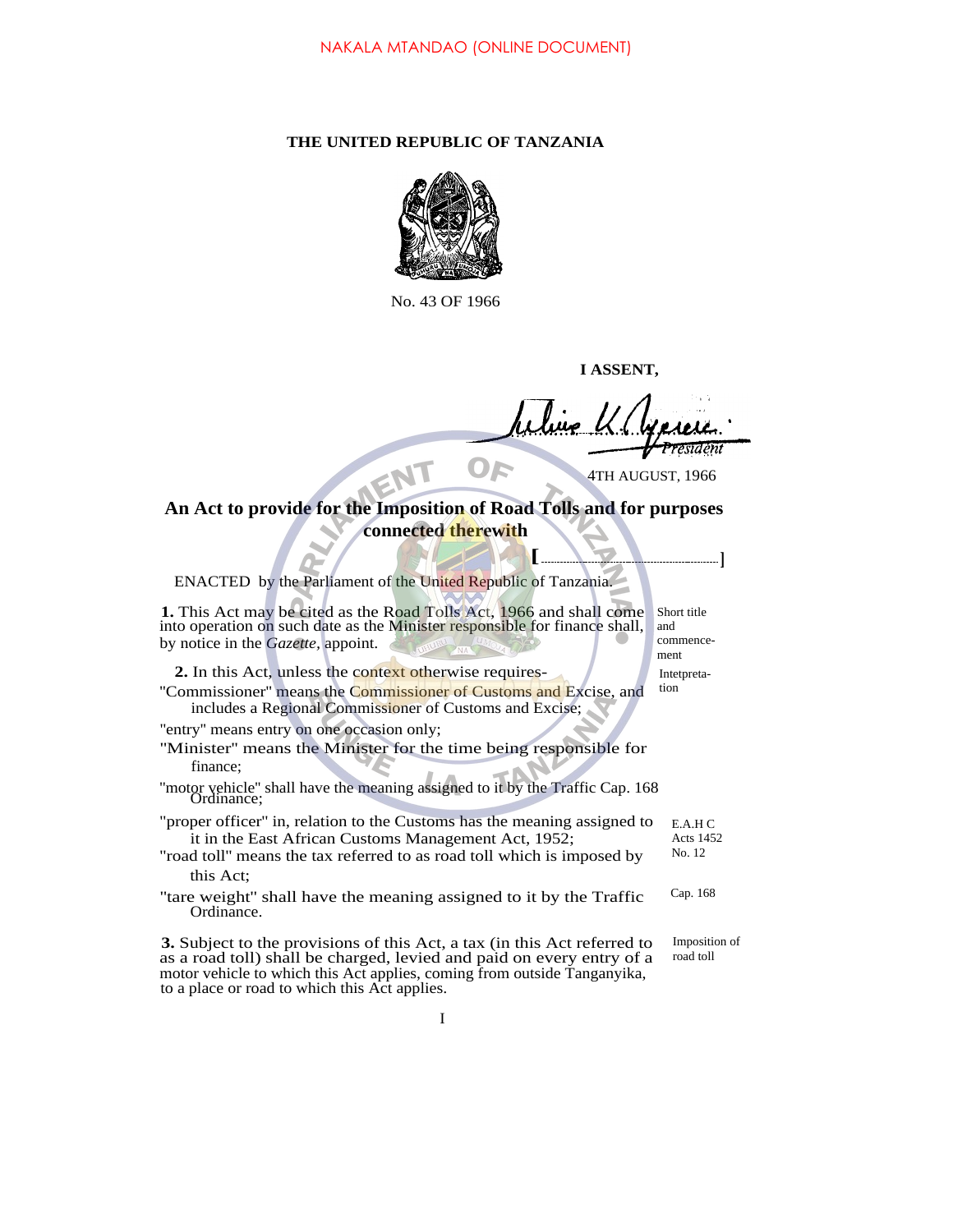| 4.-(1) The Minister may by order published in the <i>Gazette</i> , specify<br>the rate of road, toll to be charged levied and paid under this Act<br>and any such order may specify different rates in respect of different<br>categories of motor vehicles and different rates in respect of entries to<br>particular places or roads.<br>(2) The Minister shall, as soon as possible but in any event within<br>twelve weeks, lay on the Table of the National Assembly every order<br>made under this section.<br><b>5.</b> No motor vehicle to which this Act applies coming from. outside<br>Tanganyika shall enter or be permitted to enter a place" or road to<br>which this Act applies unless and until payment of the appropriate<br>road toll is made by or on behalf of the person in charge of the said<br>motor vehicle to the proper officer of Customs;<br>Provided that, if at the time when entry to the said place or road<br>is desired, no proper officer of Customs is available to receive the<br>road toll, the person in charge of the motor vehicle may enter that<br>place or road but shall be obliged to deliver or remit the appropriate<br>road toll to the proper officer of Customs nearest to the place of entry<br>within twenty-four hours of his entry.<br><b>6.</b> The Minister may, from time to time, by order published in the<br>Gazette, specify the categories of motor vehicles to which this Act<br>shall apply.<br>Gazette., specify the places and roads to which this Act shall apply. |
|------------------------------------------------------------------------------------------------------------------------------------------------------------------------------------------------------------------------------------------------------------------------------------------------------------------------------------------------------------------------------------------------------------------------------------------------------------------------------------------------------------------------------------------------------------------------------------------------------------------------------------------------------------------------------------------------------------------------------------------------------------------------------------------------------------------------------------------------------------------------------------------------------------------------------------------------------------------------------------------------------------------------------------------------------------------------------------------------------------------------------------------------------------------------------------------------------------------------------------------------------------------------------------------------------------------------------------------------------------------------------------------------------------------------------------------------------------------------------------------------------------------------------------------|
|                                                                                                                                                                                                                                                                                                                                                                                                                                                                                                                                                                                                                                                                                                                                                                                                                                                                                                                                                                                                                                                                                                                                                                                                                                                                                                                                                                                                                                                                                                                                          |
|                                                                                                                                                                                                                                                                                                                                                                                                                                                                                                                                                                                                                                                                                                                                                                                                                                                                                                                                                                                                                                                                                                                                                                                                                                                                                                                                                                                                                                                                                                                                          |
|                                                                                                                                                                                                                                                                                                                                                                                                                                                                                                                                                                                                                                                                                                                                                                                                                                                                                                                                                                                                                                                                                                                                                                                                                                                                                                                                                                                                                                                                                                                                          |
|                                                                                                                                                                                                                                                                                                                                                                                                                                                                                                                                                                                                                                                                                                                                                                                                                                                                                                                                                                                                                                                                                                                                                                                                                                                                                                                                                                                                                                                                                                                                          |
|                                                                                                                                                                                                                                                                                                                                                                                                                                                                                                                                                                                                                                                                                                                                                                                                                                                                                                                                                                                                                                                                                                                                                                                                                                                                                                                                                                                                                                                                                                                                          |
| <b>7.</b> The Minister may, from time to time, by order published in the<br><b>8.</b> The road toll shall be a debt due to the Republic and if for any<br>reason it is not paid in accordance with the provisions of section 5 it                                                                                                                                                                                                                                                                                                                                                                                                                                                                                                                                                                                                                                                                                                                                                                                                                                                                                                                                                                                                                                                                                                                                                                                                                                                                                                        |
|                                                                                                                                                                                                                                                                                                                                                                                                                                                                                                                                                                                                                                                                                                                                                                                                                                                                                                                                                                                                                                                                                                                                                                                                                                                                                                                                                                                                                                                                                                                                          |
| may be recovered by suit by the Commissioner in the name of the<br>Commissioner of Customs and Excise.                                                                                                                                                                                                                                                                                                                                                                                                                                                                                                                                                                                                                                                                                                                                                                                                                                                                                                                                                                                                                                                                                                                                                                                                                                                                                                                                                                                                                                   |
| 9. The Minister may by order published in the Gazette exempt from<br>payment of road toll under this Act-                                                                                                                                                                                                                                                                                                                                                                                                                                                                                                                                                                                                                                                                                                                                                                                                                                                                                                                                                                                                                                                                                                                                                                                                                                                                                                                                                                                                                                |
| (a) motor vehicles in charge of or owned by any specified person or<br>class of persons; or                                                                                                                                                                                                                                                                                                                                                                                                                                                                                                                                                                                                                                                                                                                                                                                                                                                                                                                                                                                                                                                                                                                                                                                                                                                                                                                                                                                                                                              |
| (b) any motor vehicle or category of motor vehicles.                                                                                                                                                                                                                                                                                                                                                                                                                                                                                                                                                                                                                                                                                                                                                                                                                                                                                                                                                                                                                                                                                                                                                                                                                                                                                                                                                                                                                                                                                     |
| 10.-(I) Any person who-                                                                                                                                                                                                                                                                                                                                                                                                                                                                                                                                                                                                                                                                                                                                                                                                                                                                                                                                                                                                                                                                                                                                                                                                                                                                                                                                                                                                                                                                                                                  |
| (a) for the purpose of evading the payment of road toll makes to an<br>officer of Customs any statement which he knows to be false or<br>does not believe to be true: or                                                                                                                                                                                                                                                                                                                                                                                                                                                                                                                                                                                                                                                                                                                                                                                                                                                                                                                                                                                                                                                                                                                                                                                                                                                                                                                                                                 |
| (b) being in charge of a motor vehicle to which this Act applies,<br>which enters from outside Tanganyika a place or road to which<br>this Act applies, and fails to pay the road toll in the manner and<br>at the time provided for by section 5,                                                                                                                                                                                                                                                                                                                                                                                                                                                                                                                                                                                                                                                                                                                                                                                                                                                                                                                                                                                                                                                                                                                                                                                                                                                                                       |
| shall be guilty of an offence against this Act and shall be liable on<br>conviction to a fine not exceeding four thousand shillings or to imprison-<br>ment for a period not exceeding six months or to both such fine and<br>imprisonment.                                                                                                                                                                                                                                                                                                                                                                                                                                                                                                                                                                                                                                                                                                                                                                                                                                                                                                                                                                                                                                                                                                                                                                                                                                                                                              |
|                                                                                                                                                                                                                                                                                                                                                                                                                                                                                                                                                                                                                                                                                                                                                                                                                                                                                                                                                                                                                                                                                                                                                                                                                                                                                                                                                                                                                                                                                                                                          |